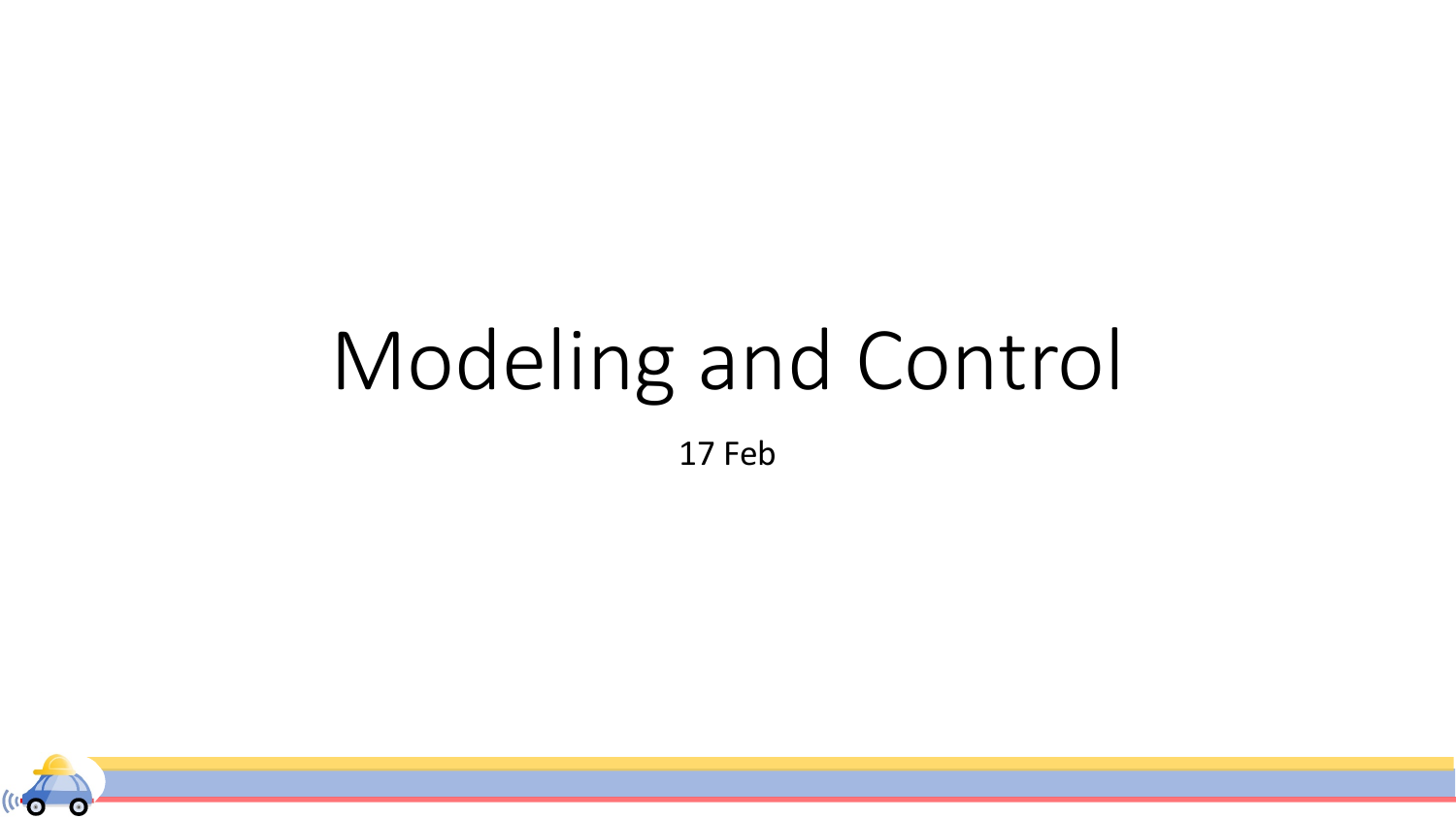#### Simplified view of a plant and a controller



$$
\frac{dx}{dt} = f(x, u(t), t); \quad y(t) = h(x(t));
$$

$$
e(t) = y(t) - y_d(t)
$$

$$
u(t) = g(e(t), t)
$$

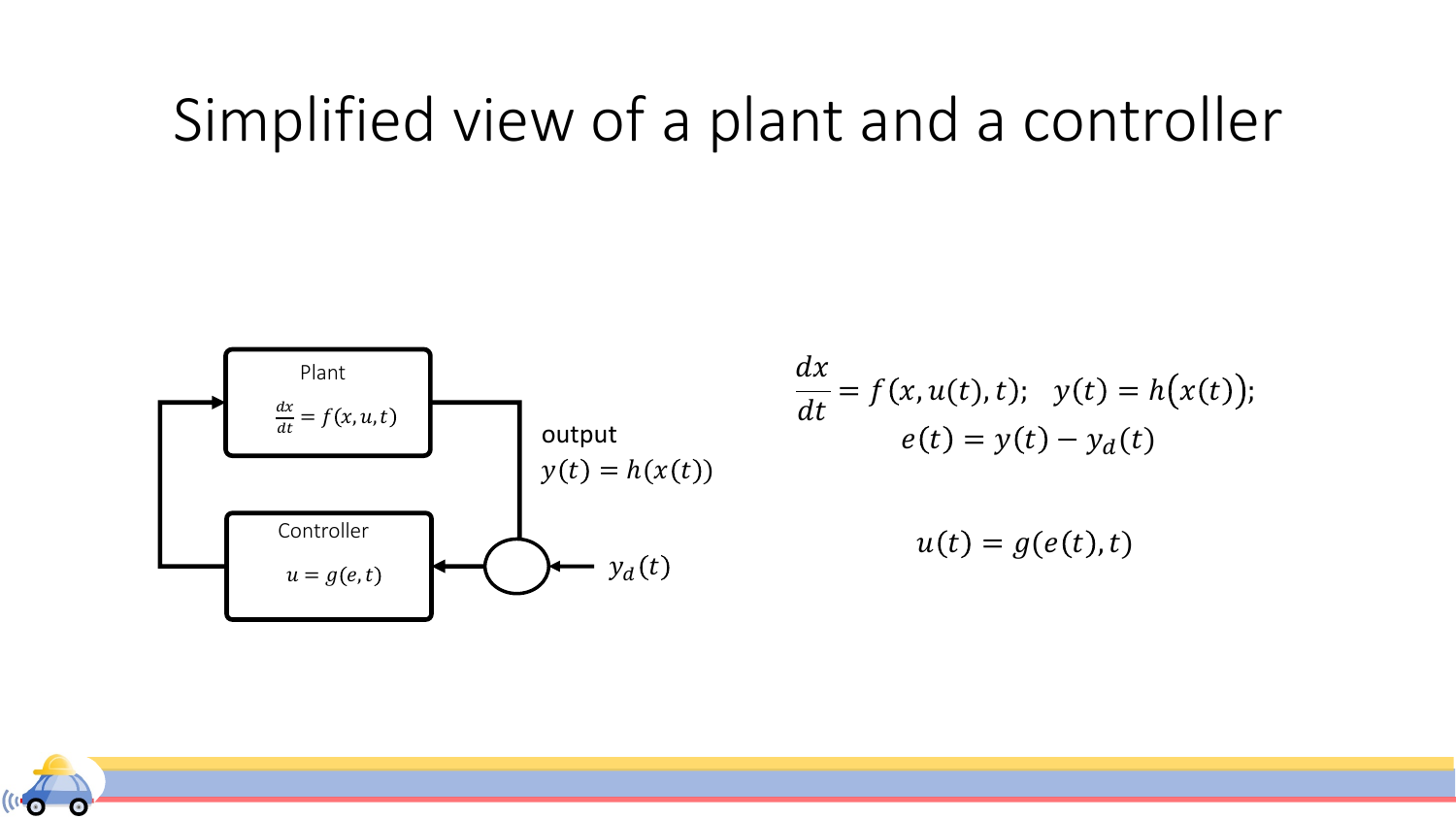

#### The process of causing a system variable to conform to some desired value



$$
\frac{dx}{dt} = f(x, u(t), t); \quad y(t) = h(x(t));
$$

$$
e(t) = y(t) - y_d(t)
$$

$$
u(t) = g(e(t), t)
$$

#### Use action u to make error  $e = 0$

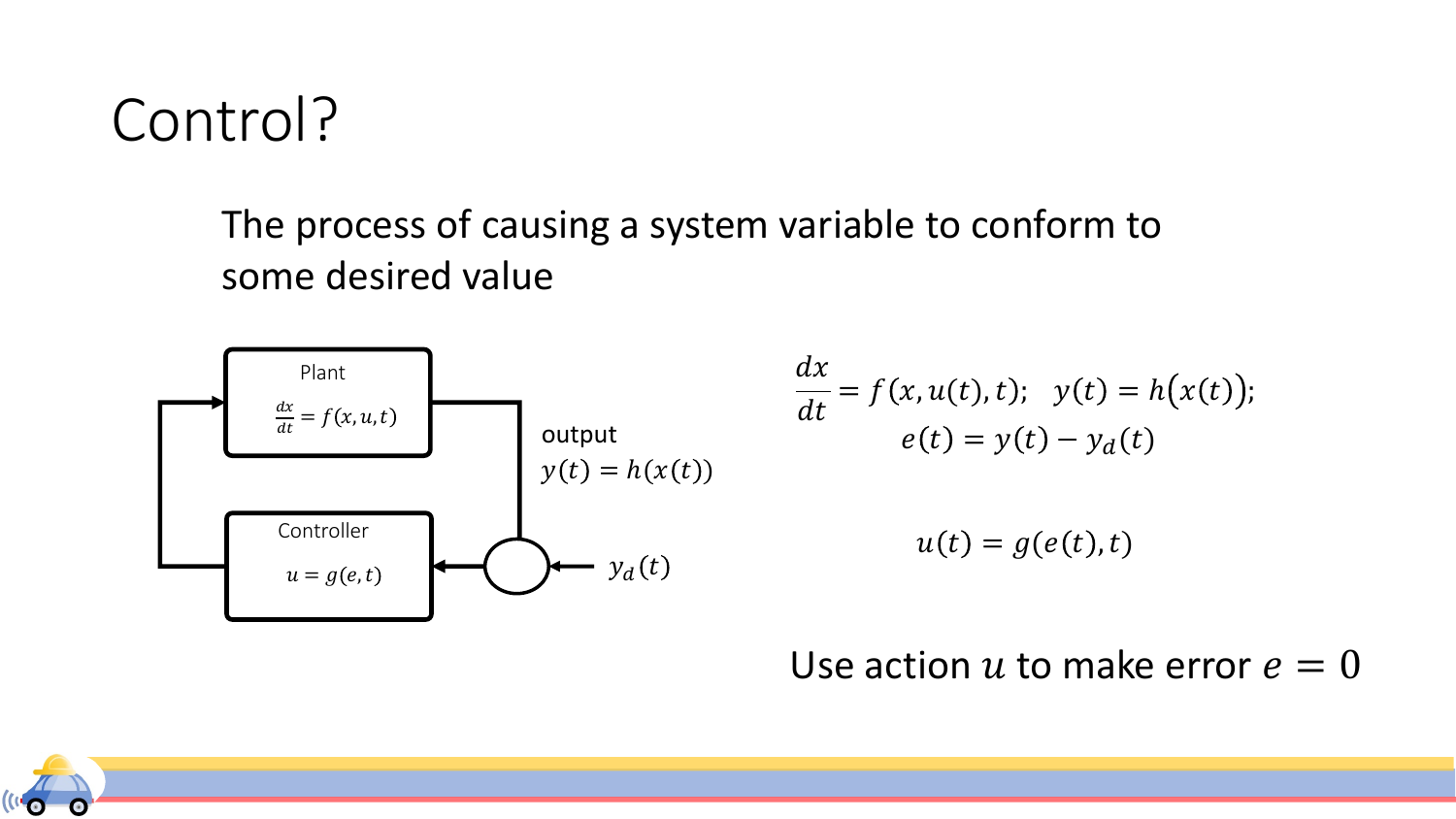# Bang-Bang Controller

- Controller
	- $e(t) < 0 \Rightarrow u(t) = constant$
	- $e(t) > 0 \Rightarrow u(t) = -constant$
- To prevent chattering around  $e(t) = 0$ 
	- $e(t) < -a \Rightarrow u(t) = constant$
	- $e(t) > a \Rightarrow u(t) = -constant$



• Most common residential thermostats are bang–bang controllers.

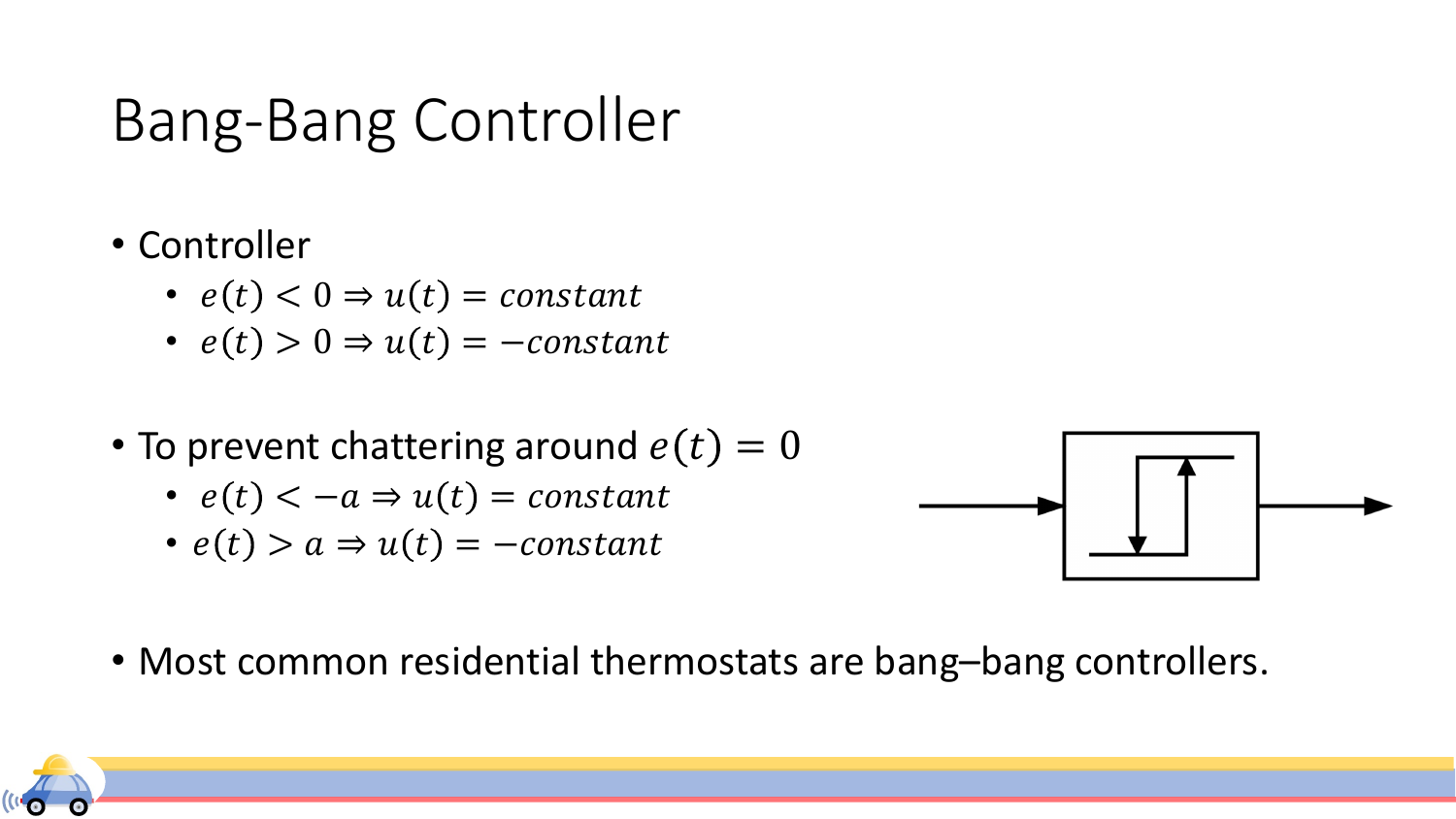#### Bang-Bang controller



- Good for reaching the setpoint
- It cannot track the setpoint accurately.

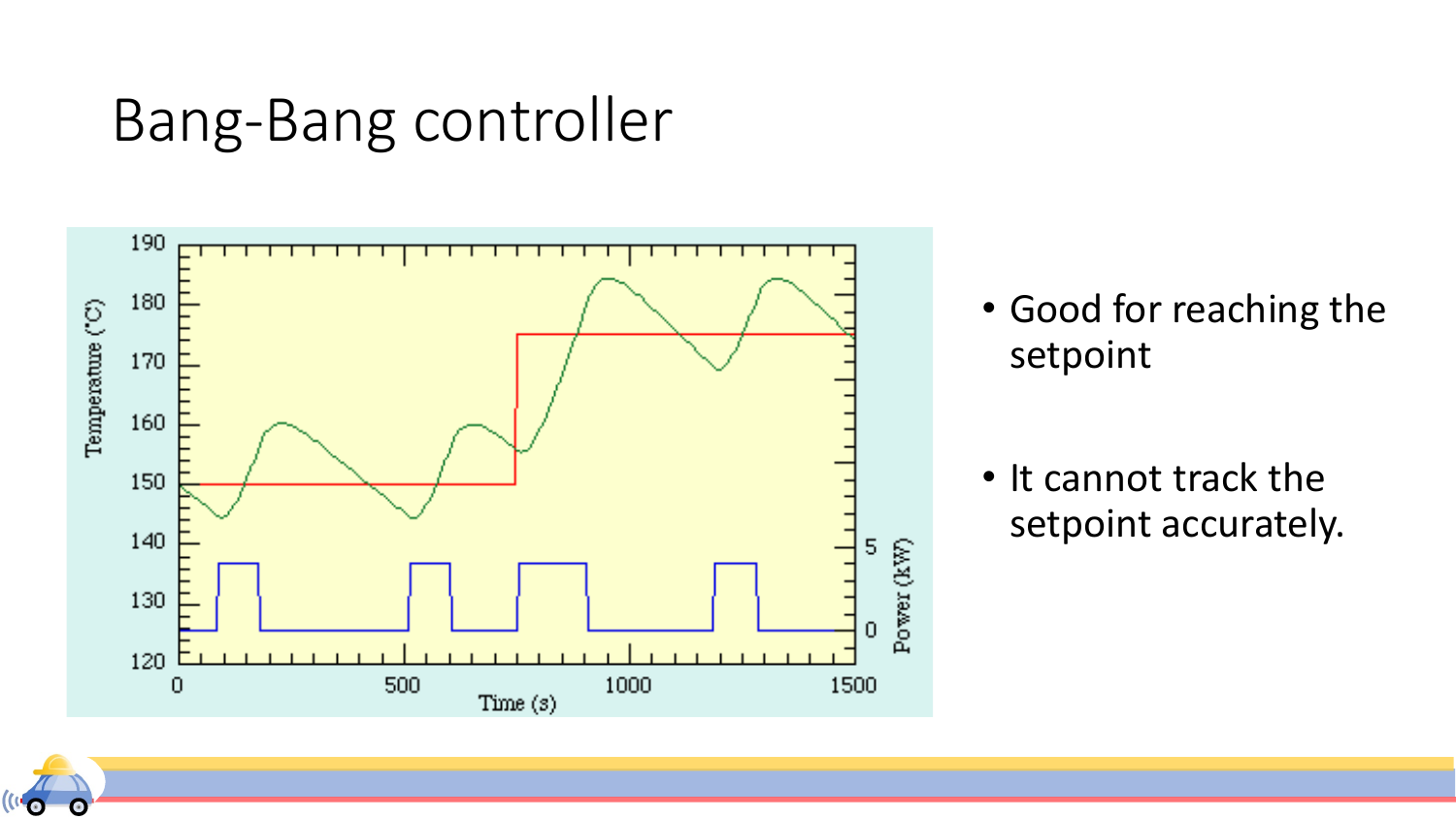#### Proportional Control

• Use action  $u$  to make error  $e = 0$ 





- The controller gain  $k_p$  determines how quickly the system responds to error.
	- If  $k_p$  is small, error  $e(t)$  can be large.
	- If  $k_p$  is too large, the system may oscillate or become unstable.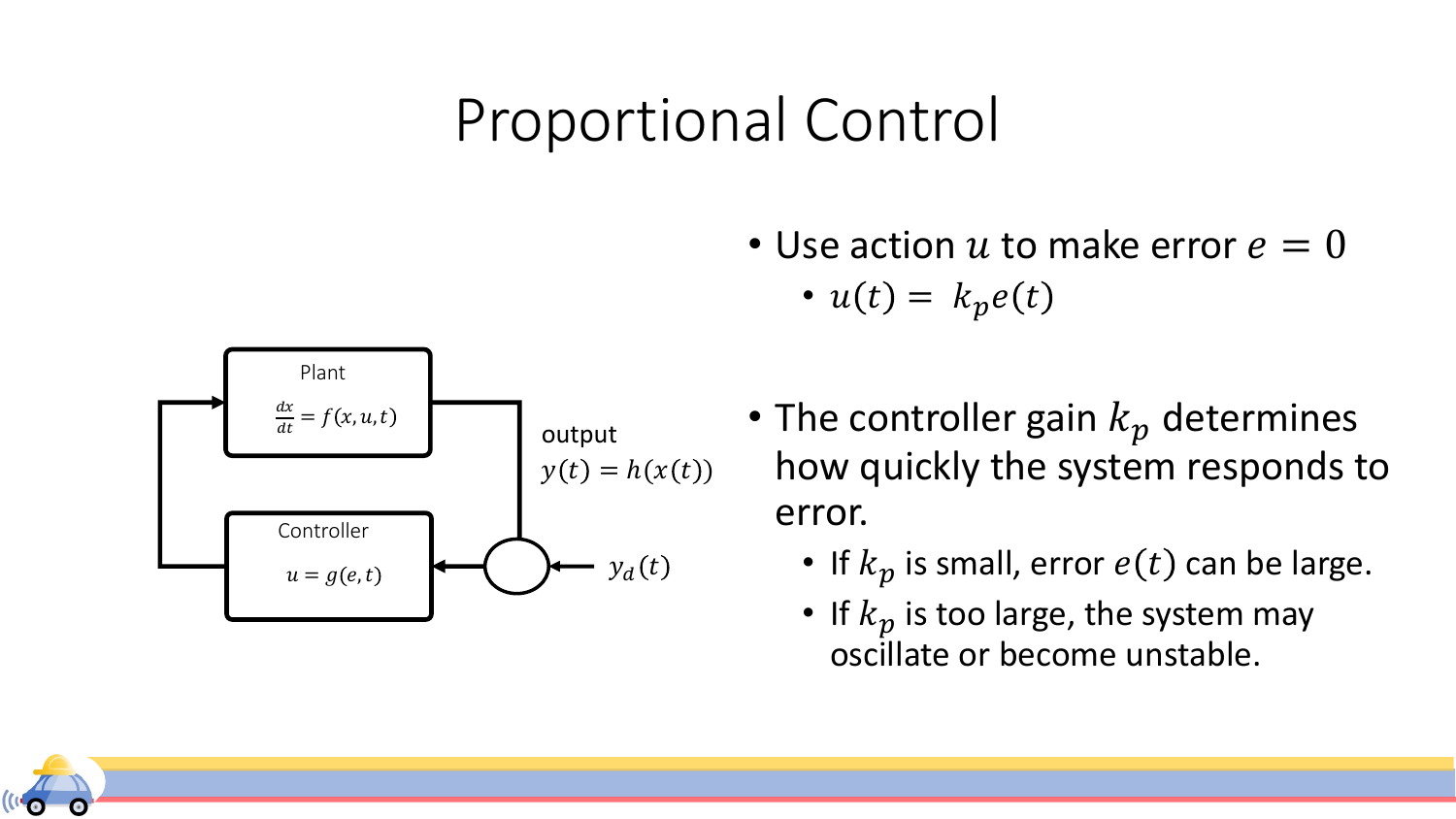#### Proportional Control



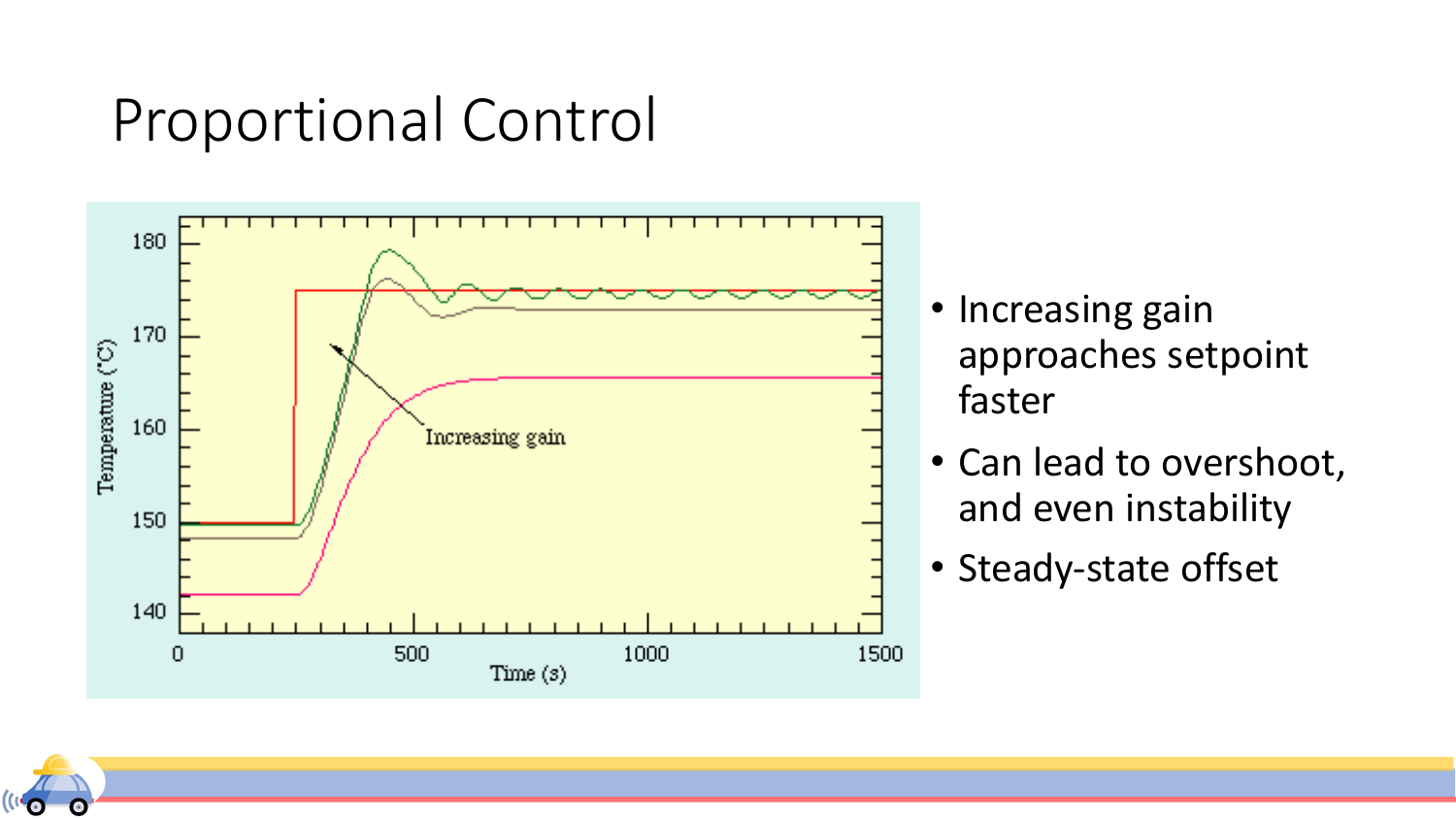# Proportional-Integral (PI) Control

• We can add an integral term to the Proportional controller.

$$
u(t) = k_p e(t) + k_I \int_0^t e(\tau) d\tau
$$

- Advantages of PI control
	- Eliminating steady-state offset

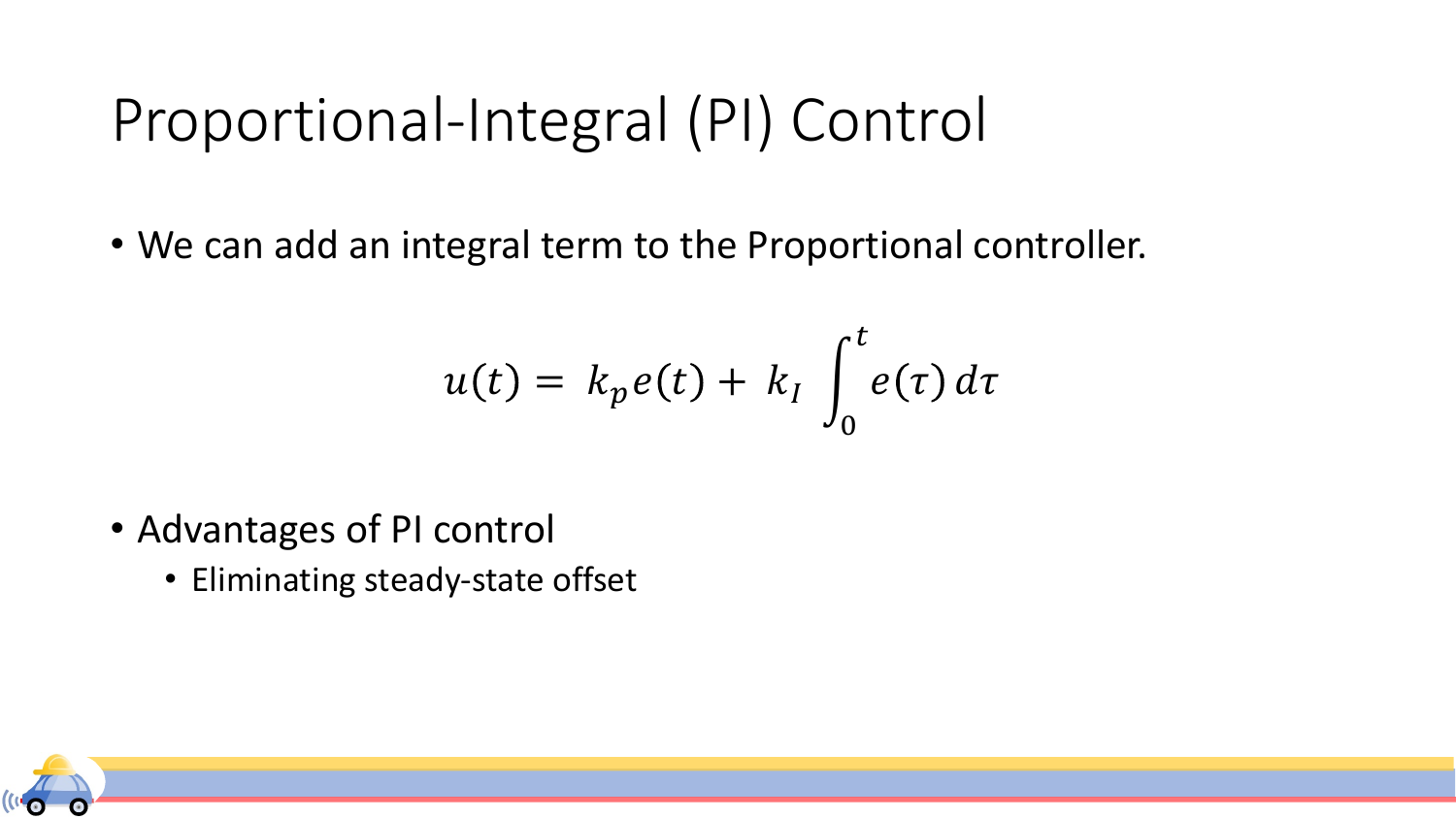# Proportional-Derivative (PD) control

- Damping friction is a force opposing motion, proportional to velocity
- We can add the rate of change of the error.

$$
u(t) = k_p e(t) + k_d \frac{de}{dt}
$$

- Advantages of PD control
	- Reducing the overshoot of a P controller response
	- Improving the system's tolerance to external disturbances
- Estimating a derivative from measurements is not easy, and it can amplify noise.

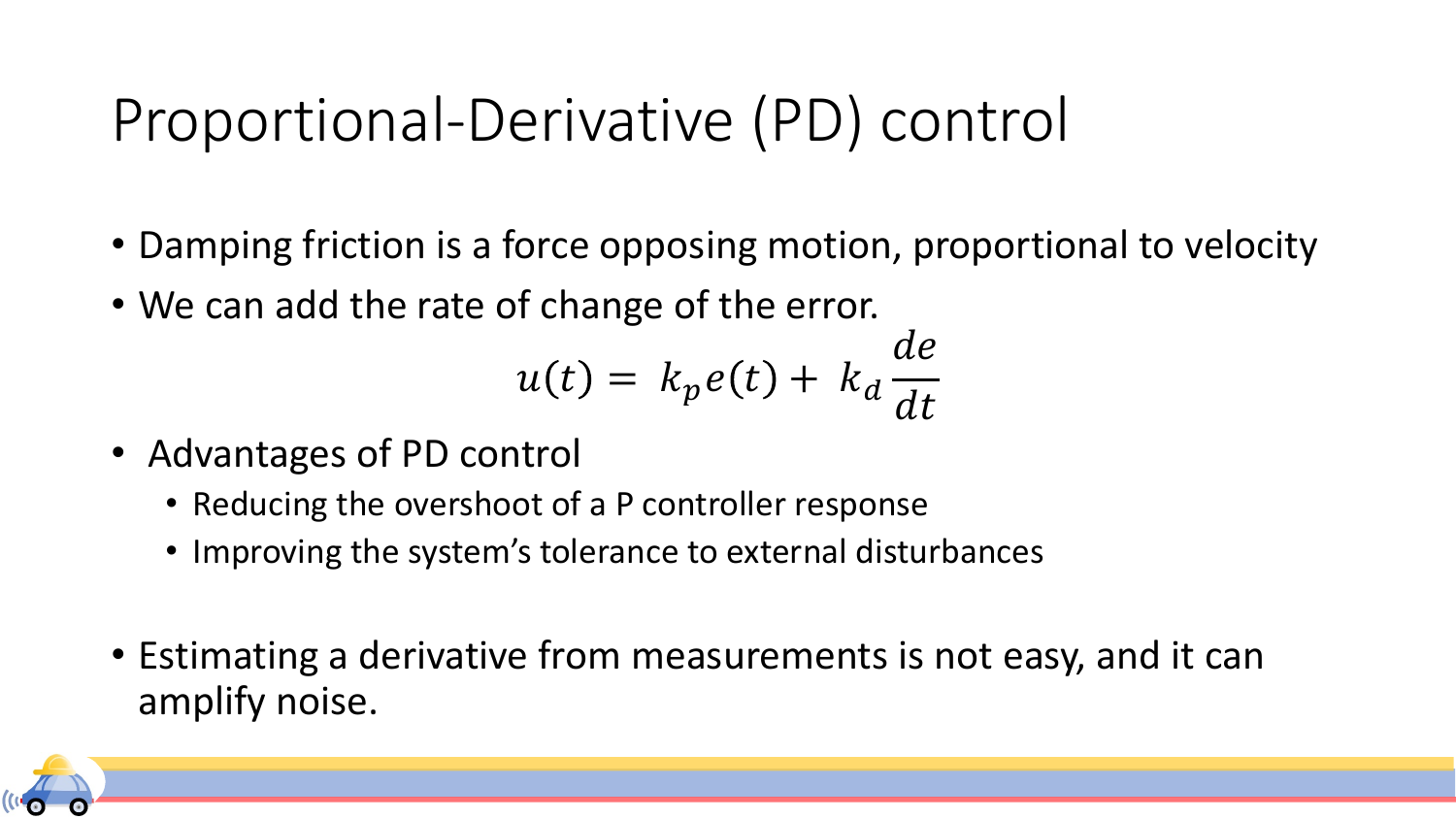#### Derivative Control



• Reducing overshoot and oscillation

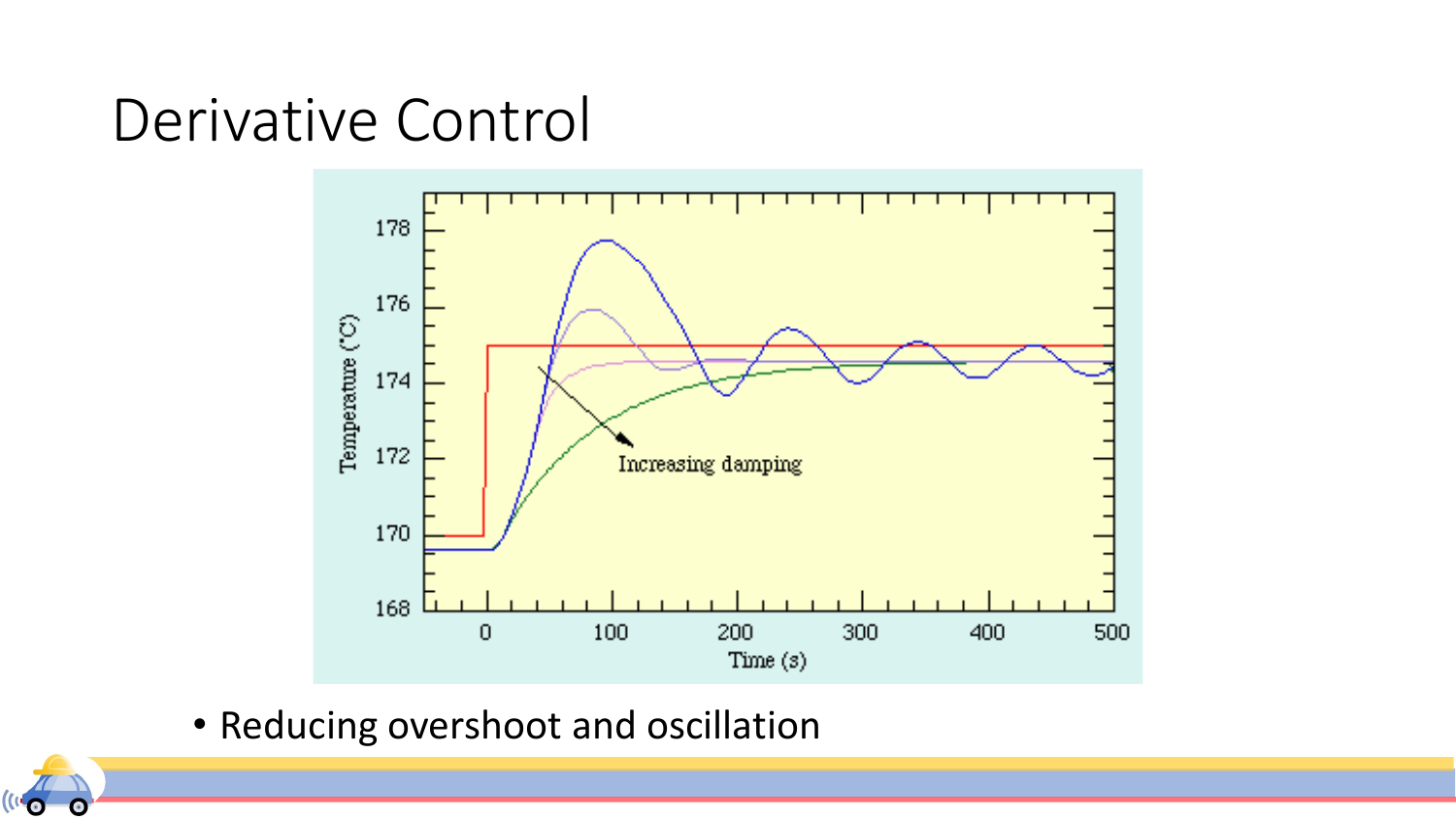## Effect of Derivative Control

• Different amount of damping



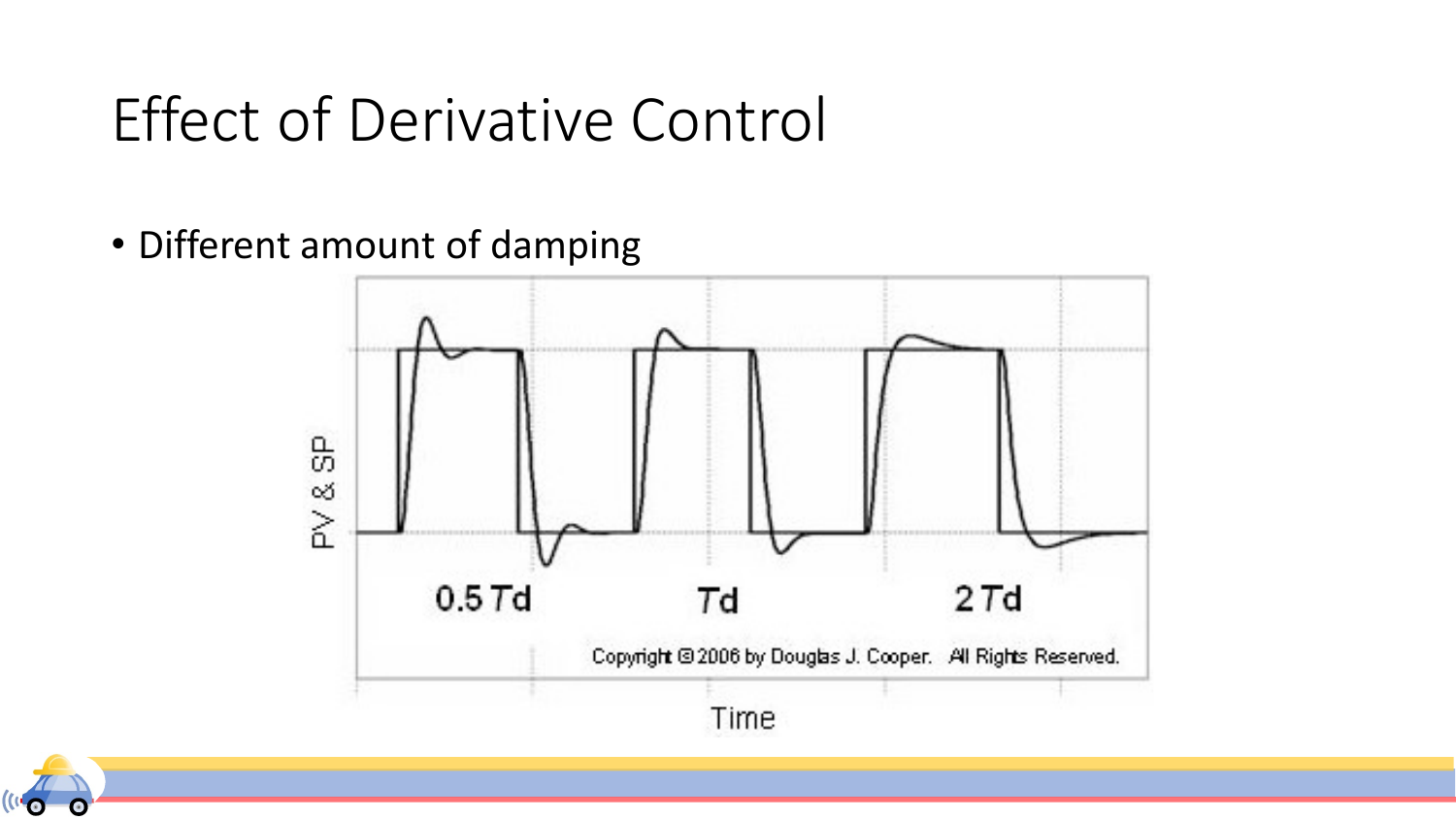### Derivatives Amplify Noise

• A problem if control output depends on slope with a high gain



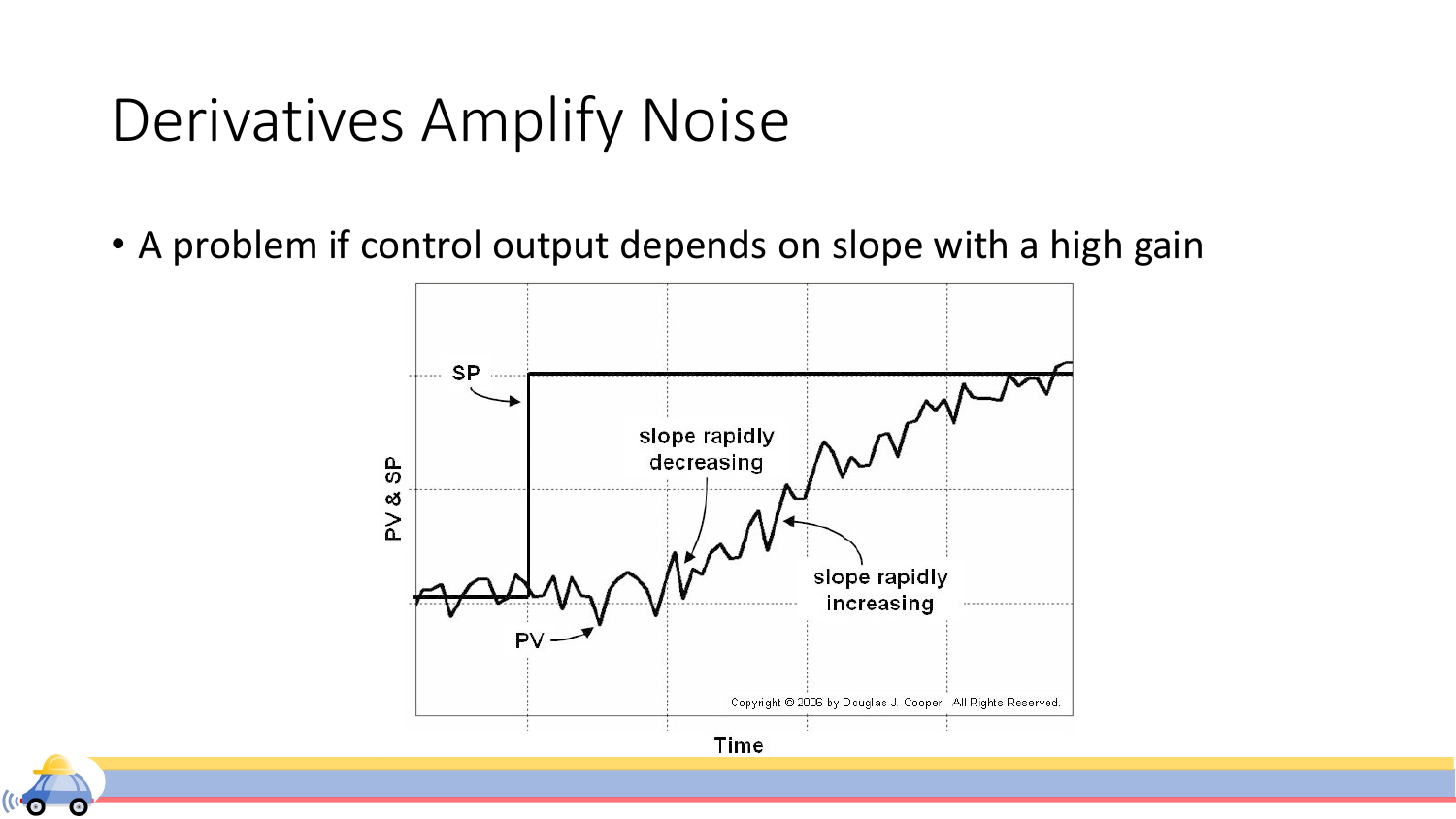# PID control

- 90% (or more) of control loops in industry are PID
- Simple control design model → simple controller
- The standard form of a PID controller:

$$
u(t) = k_p e(t) + k_I \int_0^t e(\tau) d\tau + k_d \frac{de}{dt}
$$

- where the error term  $e(t) = y(t) y_d(t)$
- $y_d(t)$ : desired output or setpoint value
- $k_p, k_l, k_d$ : constant gains
- Advantages
	- Removal of steady-state error
	- Reducing overshoots
	- Transient response time

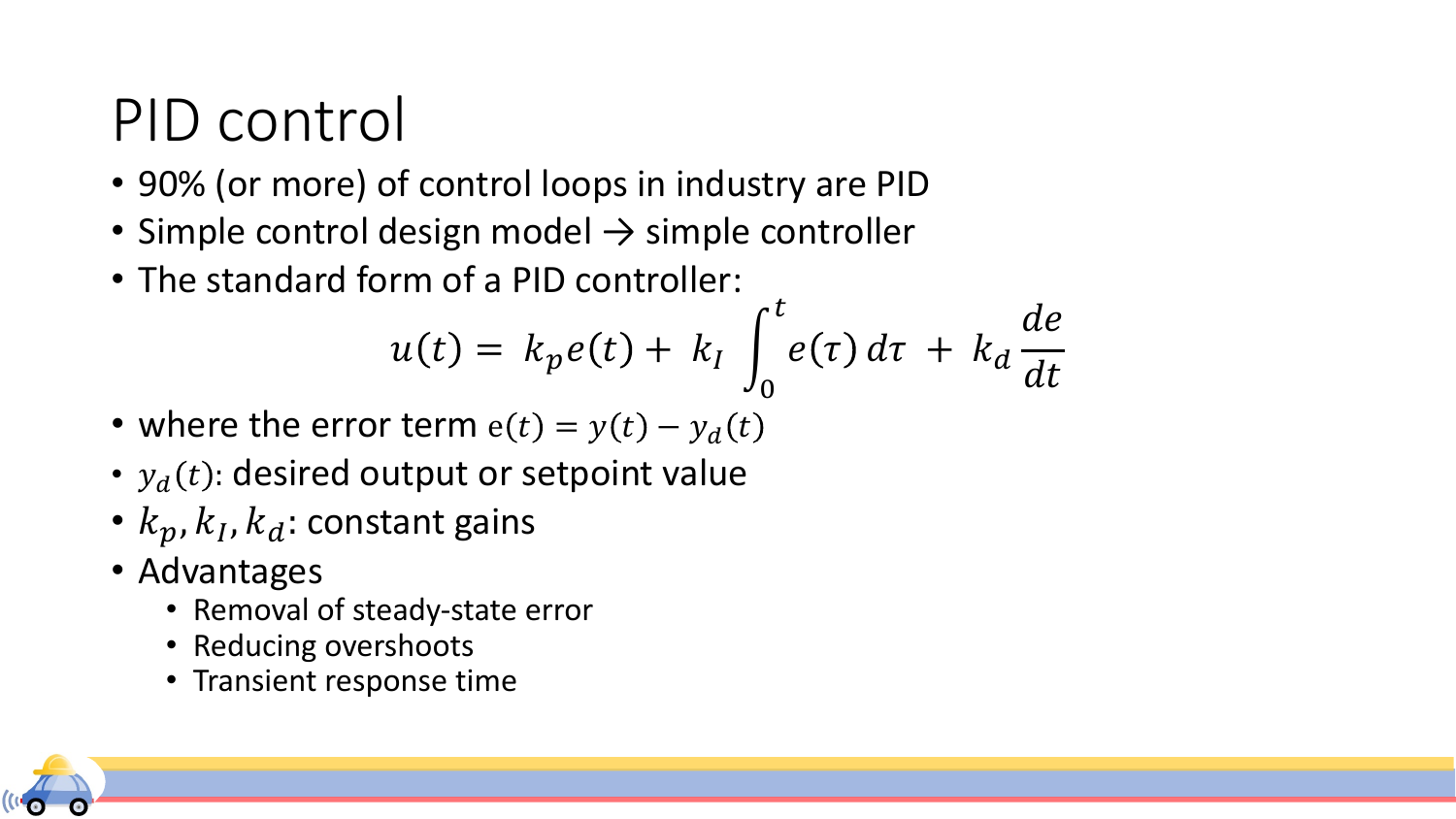#### PID Control



…when it is tuned well

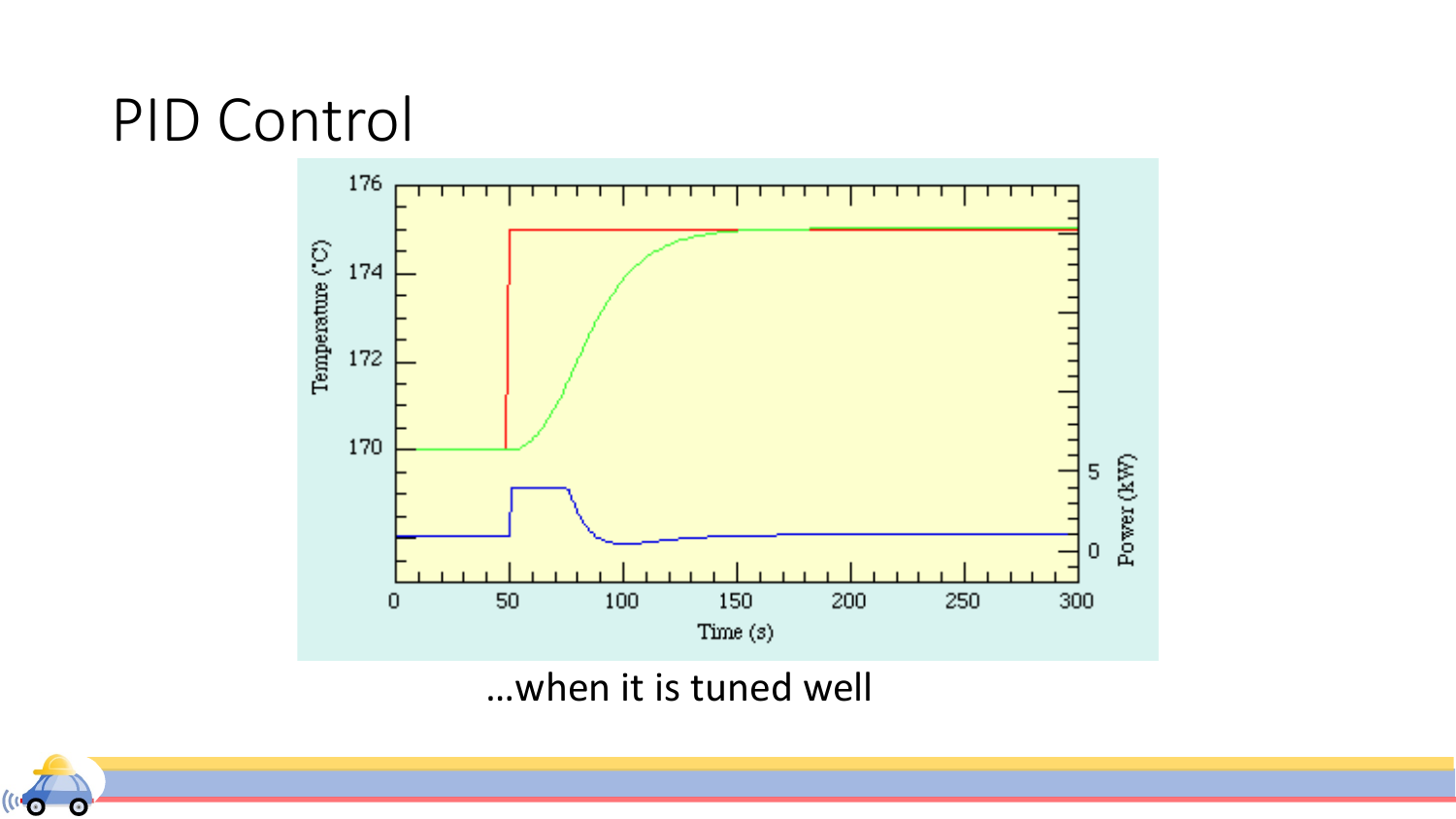# Choosing proportional gain  $k_p$  in PID



Response of y(t) to step change of  $y_d(t)$  vs time, for three values of  $K_p$  ( $K_i$  and  $K_d$  held constant) Fig. from wikipedia